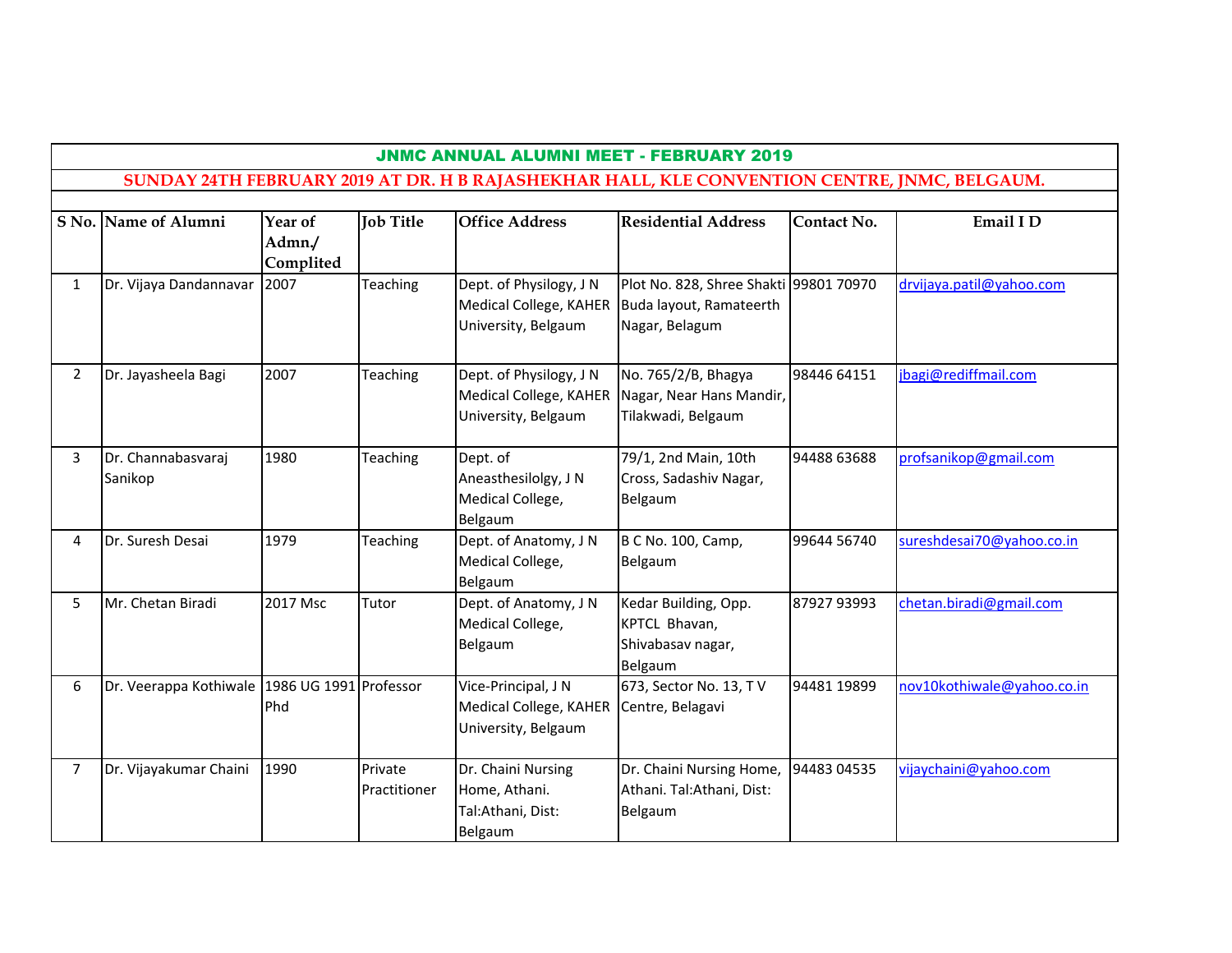| 8  | Dr. Ishwar Dodamani     | 1990    | Private         | Dr. Dodamani Clinic,                           | Dr. Dodamani Clinic,                  | 94815 58325 | drishwarpd@yahoo.com            |
|----|-------------------------|---------|-----------------|------------------------------------------------|---------------------------------------|-------------|---------------------------------|
|    |                         |         | Practitioner    | Ramadurg, Belgaum                              | Ramadurg, Belgaum                     |             |                                 |
| 9  | Dr. Praveen Shindur     | 1990    | Private         | Shindhur Nursing Home                          | Shindhur Nursing Home,                | 9448103695  | dr.pssindhur@gmail.com          |
|    |                         |         | Practitioner    | Savanoor, Dharwad                              | Savanoor, Dharwad                     |             |                                 |
|    |                         |         |                 |                                                |                                       |             |                                 |
| 10 | Dr. Anjana Bellad       | 2008    | Teaching        | Dept. of Physilogy,                            | Dept. of Physilogy, BIMS,             | 99452 01600 |                                 |
|    |                         |         |                 | BIMS, Belgaum                                  | Belgaum                               |             |                                 |
| 11 | Dr. M C Doriagol        | 1990    | <b>Teaching</b> | Dept. of Anaesthesilogy,                       | H No. 75, Vaibhava Nagar, 98447 78096 |             | aneasthesia49@gmail.com         |
|    |                         |         |                 | KAHER University, J N                          | Poona Bangalore NH 4,                 |             |                                 |
|    |                         |         |                 | Medical College,                               | Belgaum                               |             |                                 |
|    |                         |         |                 | Belgaum                                        |                                       |             |                                 |
|    |                         |         |                 |                                                |                                       |             |                                 |
| 12 | Dr. Prakash G Patil     | 1992    | Ownership       | Vijaya Hospital, Ayodhya "Gurupriya" 2nd Main, |                                       | 98440 22004 | drpatil1964@gmail.com           |
|    |                         |         |                 | Nagar, Belgaum                                 | 2nd Cross, Sadashiv                   |             |                                 |
|    |                         |         |                 |                                                | Nagar, Belgaum                        |             |                                 |
| 13 | <b>Dr.Kamal P Patil</b> | 1992    | Ownership       | Vijaya Hospital, Ayodhya                       | "Gurupriya" 2nd Main,                 | 98455 65454 | kamalpatil1967@yahoo.co.in      |
|    |                         |         |                 | Nagar, Belgaum                                 | 2nd Cross, Sadashiv                   |             |                                 |
|    |                         |         |                 |                                                | Nagar, Belgaum                        |             |                                 |
| 14 | Dr. Manoj Togale        | 2007 PG | Associate       | Dept. of Surgery, KAHER                        | CCB 70, Shivaji Colony,               | 98447 06266 | zapmanojtogale@yahoo.com        |
|    |                         |         | Professor       | University, J N Medical                        | Tilakwadi, Belgaum                    |             |                                 |
|    |                         |         |                 | College, Belgaum                               |                                       |             |                                 |
|    |                         |         |                 |                                                |                                       |             |                                 |
| 15 | Dr. Geeta Pangi         | 1980    | <b>Teaching</b> | Dept. of Family                                | 61, Dhari, APMC Road,                 | 9886707651  | pangigeeta@yahoo.co.in          |
|    |                         |         |                 | Medicine, USM-KLE                              | Sangameshwar Nagar,                   |             |                                 |
|    |                         |         |                 | IMP, Belgaum                                   | Belgaum                               |             |                                 |
| 16 | Dr. Ashok Pangi         | 1992 PG | Professor &     | Dept. of Surgery, KAHER                        | 61, Dhari, APMC Road,                 | 94481 43390 | pangiashok@yahoo.co.in          |
|    |                         |         | Head,           | University, J N Medical                        | Sangameshwar Nagar,                   |             |                                 |
|    |                         |         |                 | College, Belgaum                               | Belgaum                               |             |                                 |
|    |                         |         |                 |                                                |                                       |             |                                 |
| 17 | Dr. Suresh Karalingapp  | 2000 PG | Surgery         | Heritage Institute of                          | Plot No. 5, Stage II,                 | 94484 75289 | suresh karalatti@rediffmail.com |
|    | Karalatti               |         |                 | Medical Sciences,                              | Hanuman Nagar, Belgaum                |             |                                 |
|    |                         |         |                 | Varanashi                                      | 590001                                |             |                                 |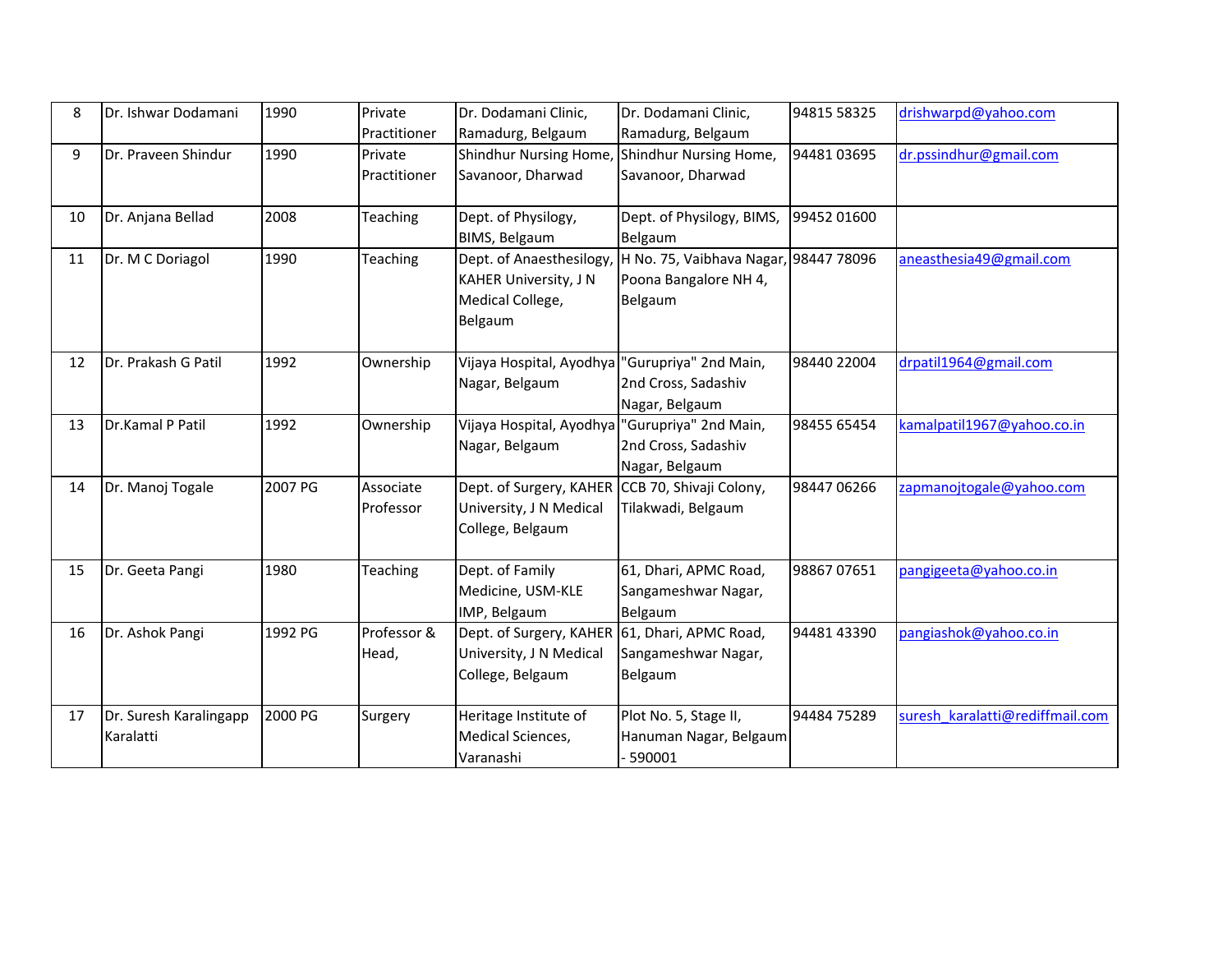| 18 | Dr. Amol Patil             | 2010 | Private       | <b>Ashwini Nursing Home</b>  | At/Post: Kowad, Tal:       | 83084 42040 | dramolppatil@gmail.com  |
|----|----------------------------|------|---------------|------------------------------|----------------------------|-------------|-------------------------|
|    |                            |      | Practitioner  | & Maternity Hospital,        | Chandaga, Dist: Kolhapur,  |             |                         |
|    |                            |      |               | Kowad, Tal: Chandaga,        | Maharastra                 |             |                         |
|    |                            |      |               | Kolhapur                     |                            |             |                         |
| 19 | Dr. Basavaraj C            |      | Private       | <b>Occupational Health</b>   | Dr. Basavaraj              | 98817 23421 | drbasavaraj15@gmail.com |
|    | Pattanshetti               |      | Practitioner  | Physician, Industrial        | Pattanshetti, B 202,       |             |                         |
|    |                            |      |               | Medicine                     | Mitasu Munor, Ponda,       |             |                         |
|    |                            |      |               |                              | Goa - 403 401              |             |                         |
| 20 | Dr. Darghansingh           |      | Teaching      | Dept. of Plastic Surgery,    | plot No. 1592, Kanabargi   | 94482 71536 | docrajput@gmail.com     |
|    | Rajput                     |      |               | KLESDR.PK Hospital &         | Road, Anjaneya Nagar,      |             |                         |
|    |                            |      |               | MRC, Belgaum                 | Belgaum                    |             |                         |
| 21 | Dr. Shashikant Torgal      | 1996 | Professor     | Professor of                 | Guru Krupa, Plot No. 7,    | 94483 93662 | drtorgal@gmail.com      |
|    |                            |      |               | Pharmacology, J N            | lind Main 1st Cross,       |             |                         |
|    |                            |      |               | Medical College, KAHER       | Sadashiv nagar, Belgaum -  |             |                         |
|    |                            |      |               | University, Belgaum          | 590001                     |             |                         |
|    |                            |      |               |                              |                            |             |                         |
| 22 | Dr. Saroj Tigadi           | 2005 | Govt. Service |                              | 729, Suprabhat,            | 94484 86356 |                         |
|    |                            |      |               |                              | Prabhudev Swamiji marg,    |             |                         |
|    |                            |      |               |                              | Ramateerth Nagar,          |             |                         |
|    |                            |      |               |                              | Belgaum,                   |             |                         |
| 23 | Dr. Madhy Prabhu           |      | Professor     | Dept. of Medicine,           | 1732, Ramadev Galli,       | 97384 67386 | maddy7380@gmail.com     |
|    |                            |      |               | <b>KAHER University, J N</b> | Belgaum                    |             |                         |
|    |                            |      |               | Medical College,             |                            |             |                         |
| 24 | Dr. Manjunath Swamy B 1989 |      | Professor     | Belagum<br>Dept. of Skin &   | B 3/1, Staff Quarters, J N | 94497 34433 | drbsswamy@yahoo.co.in   |
|    |                            |      |               | Dermatologist, KAHER         | Medical College Campus,    |             |                         |
|    |                            |      |               | University, J N Medical      | Belgaum                    |             |                         |
|    |                            |      |               | College, Belgaum             |                            |             |                         |
|    |                            |      |               |                              |                            |             |                         |
| 25 | Dr. Sujata Ja;li           | 1988 | Professor     | Dept. of Peadiatrics,        | Om 7th Race Course         | 9845688999  | drsmjali@gmail.com      |
|    |                            |      |               | <b>KAHER University, J N</b> | Road, Jadhav Nagar,        |             |                         |
|    |                            |      |               | Medical college,             | Belgaum - 590 010          |             |                         |
|    |                            |      |               | Belgaum                      |                            |             |                         |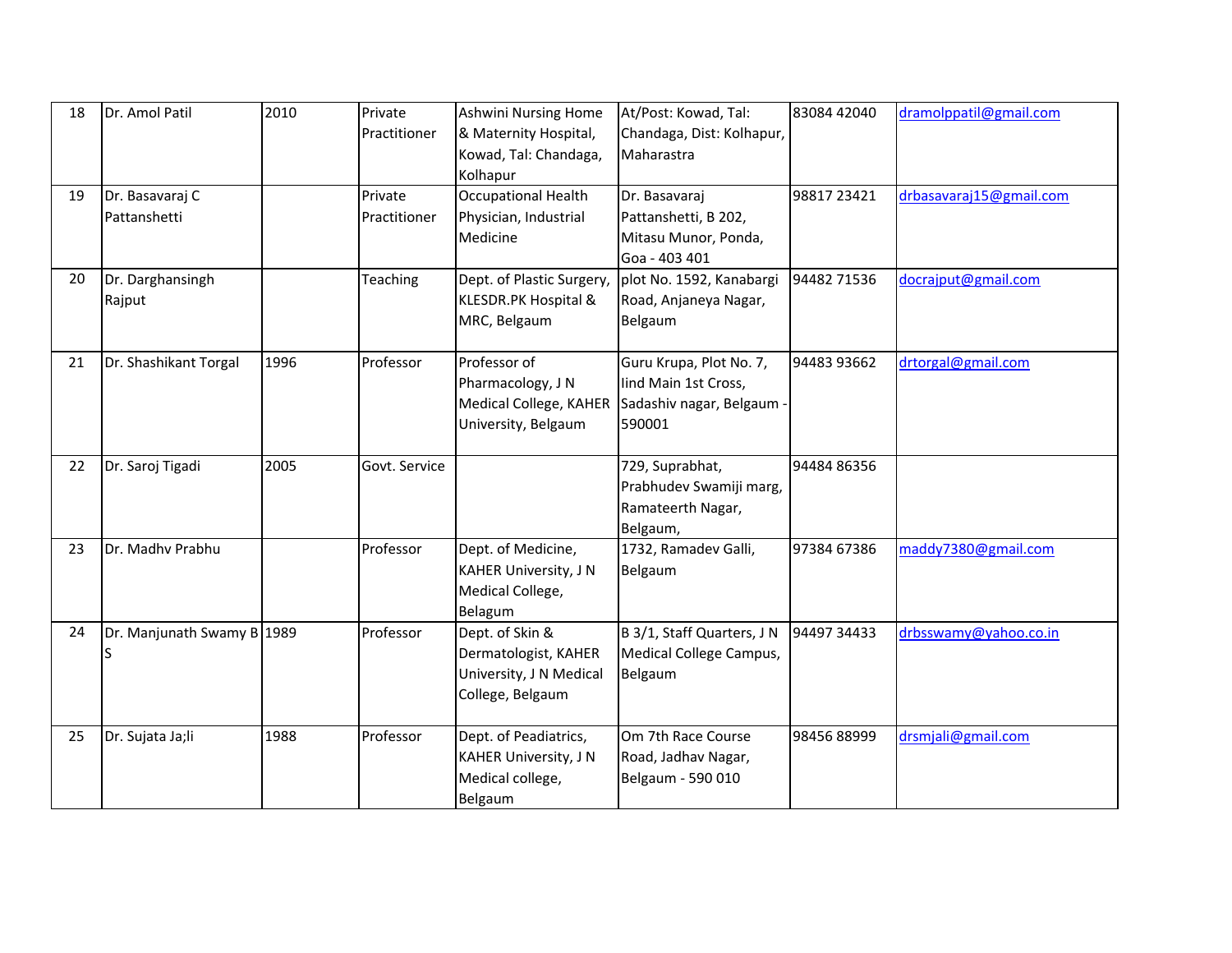| 26 | Dr. Anilkumar Harugop          | 1995 PG                      | Professor | Dept. of ENT, KAHER<br>University, J N Medical<br>College, Belgaum                        | 762, Kalpvraksha, Scheme 94481 13532<br>No. 40, Hanumaan Nagar,<br>Belgaum |                            | aharugop@yahoo.com            |
|----|--------------------------------|------------------------------|-----------|-------------------------------------------------------------------------------------------|----------------------------------------------------------------------------|----------------------------|-------------------------------|
| 27 | Dr. Anuraadha Patil            | 2002                         | Teaching  | Dept. of Biochemistry,<br><b>KAHER University, J N</b><br>Medical College,<br>Belgaum     | H No. 81, Mangalwar<br>Peth, Tilakwadi, Belgaum                            | 94817 38133                | dranurag@gmail.com            |
| 28 | Dr. Vishwanath<br>Pattanshetti | 2002 UG 2007 Professor<br>PG |           | Dept. of Surgery, KAHER LIG 198, Mahantesh<br>University, J N Medical<br>College, Belgaum | Nagar, Belagavi                                                            | 9886175471                 | drvmshetti@gmail.com          |
| 29 | Dr. Sunita Patil               | 1995 UG                      | Professor | Dept. of Pathalogy,<br>KAHER University, J N<br>Medical College,<br>Belgaum               | B 2/1, J N Medical College 98452 84106<br>Campus, Belagavi                 |                            | drsunitapatil27@yahoo.com     |
| 30 | Dr. Subhash Patil              | 1979 FCPS                    | Ownership | Tara Children Hospital,<br>Doctors Colony,<br>Gadhinglaj, Dist:<br>Kolhapur               |                                                                            | 94238 00099<br>84212 18909 | dr.subhashpatil99@gmail.com   |
| 31 | Dr. Rajendra Uppin             | 1985 PG                      | Professor | Dept. of Orthophedics,<br><b>KAHER University, J N</b><br>Medical College,<br>belgaum     | Plot No. 29, "Shakuntala"<br>Sadashiv nagar, Belgaum                       | 7760180451                 | uppinrajendra@rediffmail.com  |
| 32 | Dr. Veereshkumar<br>Shirol     | 1989 PG                      | Professor | Dept. of Anatomy, J N<br>Medical College,<br>Belgaum                                      | B 7/1, Staff Quarter, J N<br>Medical College Campus,<br>Belgaum            | 94495 63520                | shirolvs@gmail.com            |
| 33 | Dr. Sheetal Pattanshetti       |                              | Teaching  | Dept. of Anatomy, J N<br>Medical College,<br>Belgaum                                      | LIG 198, Mahantesh<br>Nagar, Belagavi                                      | 98868 41968                | sheetalpattanshetti@gmail.com |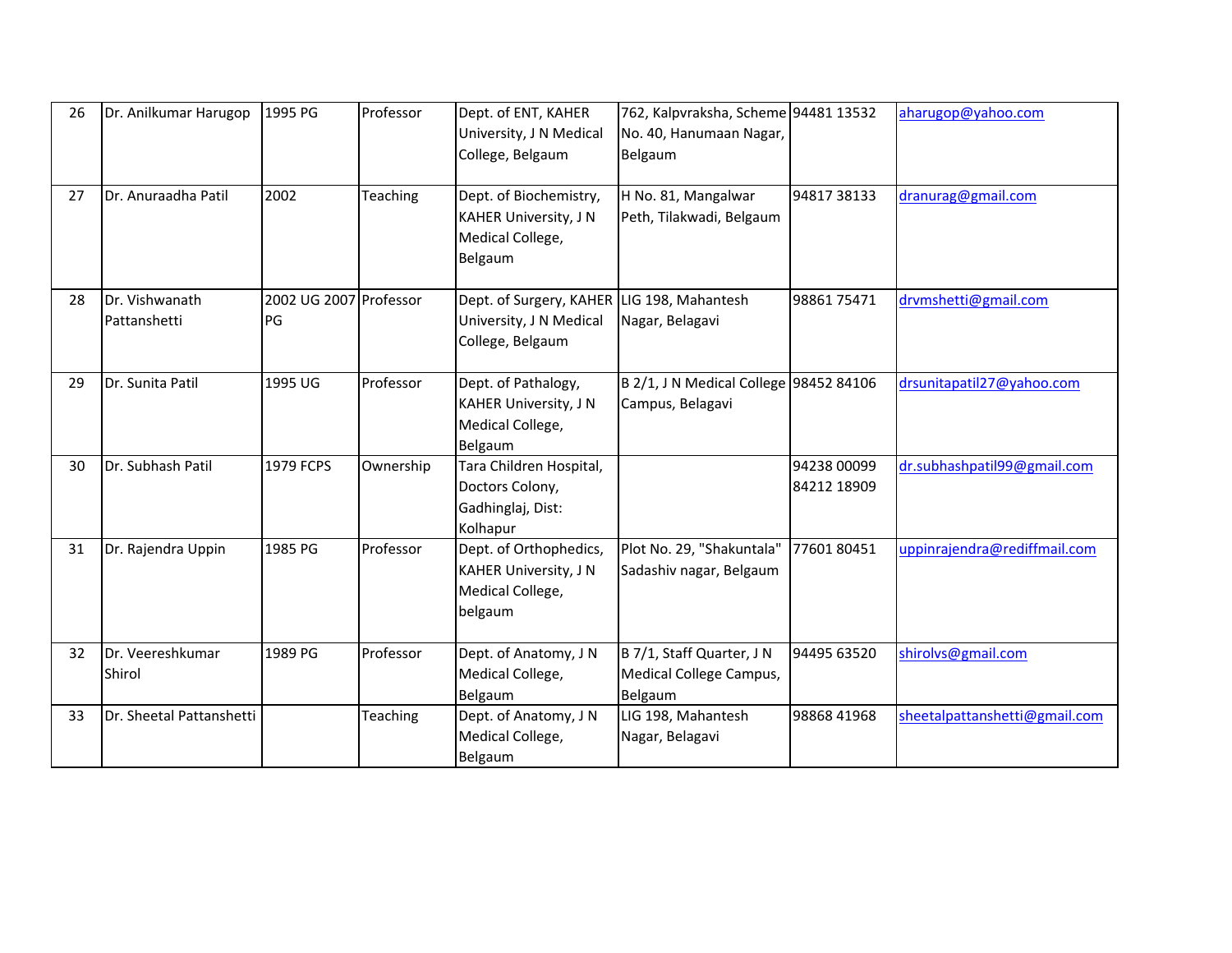| 34 | Dr. Anand Vagarali     | 1994 UG 1999 Teaching       |              | Dept. of Cardiac                              | Plot No. 5 Post &         | 93411 00770 | drvagarali@gmail.com           |
|----|------------------------|-----------------------------|--------------|-----------------------------------------------|---------------------------|-------------|--------------------------------|
|    |                        | PG                          |              | Aneasthesiology, JNMC,                        | Telegraph colony,         |             |                                |
|    |                        |                             |              | <b>KAHER University,</b>                      | Hanumaan nagar,           |             |                                |
|    |                        |                             |              | Belgaum                                       | belgaum                   |             |                                |
| 35 | Dr. Shamagouda Patil   | 1979                        | Ownership    | Indira Clinic, 1204,                          | Indira Clinic, 1204,      | 94495 06142 | drshamsp@gmail.com             |
|    |                        |                             |              | Manjari, Tal: Chikkodi,                       | Manjari, Tal: Chikkodi,   |             |                                |
|    |                        |                             |              | Dist: Belgaum                                 | Dist: Belgaum             |             |                                |
| 36 | Dr. Rekha Mudhol       | 1984 UG 1993 Professor      |              | Dept. of Opthalmology,                        | Rajat, H No. 74, T V      | 94499 38997 | rekhamudhol@gmail.com          |
|    |                        | PG 2012 Phd                 |              | KAHER University, JNMC Centre, Near BUDA      |                           |             |                                |
|    |                        |                             |              | Belgaum                                       | Complex, Belgaum          |             |                                |
| 37 | Dr. R S Mudhol         | 1984 UG 1993 Vice Principal |              | Dept. of ENT, KAHER                           | Rajat, H No. 74, T V      | 94481 15287 | rsmudhol@gmail.com             |
|    |                        | PG 2012 Phd                 | & Professor  | University, JNMC                              | Centre, Near BUDA         |             |                                |
|    |                        |                             |              | Belgaum                                       | Complex, Belgaum          |             |                                |
| 38 | Dr. Somanagouda R      | 1991 UG 1996 Private        |              | Parvathi ENT Hospital,                        |                           | 98814 50250 | drsrpatil7@gmail.com           |
|    | Patil                  | PG                          | Practitioner | Doctors Colony,                               |                           |             |                                |
|    |                        |                             |              | Gadahinglaj, Dist:                            |                           |             |                                |
|    |                        |                             |              | Kolhapur                                      |                           |             |                                |
| 39 | Dr. Somshekhar Pujar   | 2003 UG 2009 Teaching       |              | Dept. of Forensic                             | Plot No. 2055, Sector No. | 95919 08000 | drsomu98@gmail.com             |
|    |                        | PG                          |              | Medicine, KAHER                               | 9, M M Extn. Belagum      |             |                                |
|    |                        |                             |              | University, JNMC                              |                           |             |                                |
|    |                        |                             |              | Belgaum                                       |                           |             |                                |
| 40 | Dr. Manjula Vagarali   | 2005 UG 2013 Teaching       |              | Dept. of Biochemistry,                        | Plot No. 5, P & T Colony, | 99809 32347 | drmanjulavagrali@yahoo.com     |
|    |                        | PG                          |              | <b>KAHER University, J N</b>                  | Hanumaan Nagar,           |             |                                |
|    |                        |                             |              | Medical College,                              | Belgaum                   |             |                                |
|    |                        |                             |              | Belgaum                                       |                           |             |                                |
| 41 | Dr. Rajendra D Virupxi | 1989 UG 2004 Teaching       |              | Dept. of Anatomy, J N                         | 38581 B Kotwal Galli,     | 94491 40591 | rajendra.virupakshi@gmail.com  |
|    |                        | pg                          |              | Medical College,                              | Belgaum                   |             |                                |
|    |                        |                             |              | Belgaum                                       |                           |             |                                |
| 42 | Dr. Shashi Uppin       | 1975                        | Teaching     | Dept. of Surgery, KAHER 3536, Rishaldar Lane, |                           | 87222 00227 | shashidharuppin@rediffmail.com |
|    |                        |                             |              | University, J N Medical                       | Belgaum                   |             |                                |
|    |                        |                             |              | College, Belgaum                              |                           |             |                                |
|    |                        |                             |              |                                               |                           |             |                                |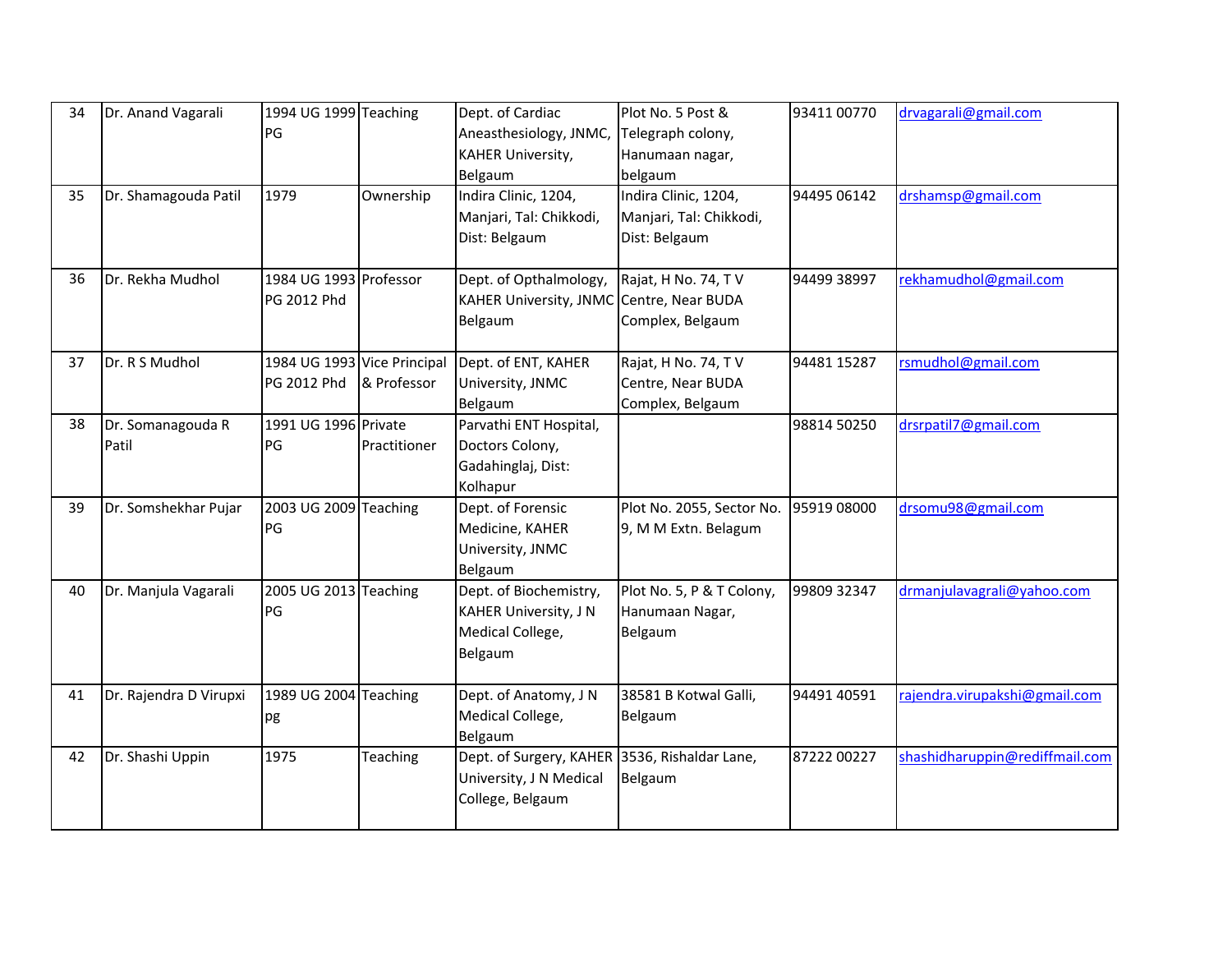| 43 | Dr. Pandurang         | 2008 UG 2017 Pathologist |              | Dept. of Pahology,                   | At Post: Hittinhalli, Tal:                        | 90088 11351 | drpandurangdodamani@yahoo.c |
|----|-----------------------|--------------------------|--------------|--------------------------------------|---------------------------------------------------|-------------|-----------------------------|
|    | Dodamani              | PG                       |              | KIMS, Koppal                         | Shindhagi, Dist:                                  |             | o.in                        |
|    |                       |                          |              |                                      | Vijayapura 586215                                 |             |                             |
| 44 | Dr. Sadanand Sawant   | 1975                     | Private      | Dr. Sawant clinic, 3867              | Alankar, Plot No. 206,                            | 94805 37642 | drsadanandsawant@gmail.com  |
|    |                       |                          | Practitioner | Geetanjali, Kaktives                 | Scheme No. 13,                                    |             |                             |
|    |                       |                          |              | Road, Belgaum                        | Doordarshan nagar,                                |             |                             |
|    |                       |                          |              |                                      | Belgaum                                           |             |                             |
| 45 | Dr. Mahantesh Patil   | 2003                     | Peaditrician | Dept. of Peadiatrics,                | 48/49, Shivakrupa,                                | 94835 61624 | drmahantesh@gmail.com       |
|    |                       |                          |              | <b>KAHER University, J N</b>         | Hindawadi, Belgaum                                |             |                             |
|    |                       |                          |              | Medical college,                     |                                                   |             |                             |
|    |                       |                          |              | Belgaum                              |                                                   |             |                             |
| 46 | Dr. Jagadish Patil    |                          | Private      | Netradarshan Eye                     | Plot No. 529, Double                              | 98458 19060 | drjagadishp@gmail.com       |
|    |                       |                          | Practitioner | Hospital, Belgaum                    | Road, Doordarshan                                 |             |                             |
|    |                       |                          |              |                                      | Nagar, Belgaum                                    |             |                             |
| 47 | Dr. Manashi Gosavi    | 2005 UG 2012 Pathologist |              | Dept. of Pathalogy,                  |                                                   | 9886480861  | mansi.gosavi@gmail.com      |
|    |                       | PG                       |              | <b>KAHER University, J N</b>         |                                                   |             |                             |
|    |                       |                          |              | Medical College,                     |                                                   |             |                             |
|    |                       |                          |              | Belgaum                              |                                                   |             |                             |
| 48 | Dr. Sameeran Chate    | 2009                     | Psychiatry   | Dept. of Psychiatry,                 | Sankriti, 3481/A,                                 | 98807 33499 | drchate@gmail.com           |
|    |                       |                          |              | <b>KAHER University, J N</b>         | Sarashwathi Nagar,                                |             |                             |
|    |                       |                          |              | Medical College,                     | Ganeshpur, Belgaum                                |             |                             |
|    |                       |                          |              | Belgaum                              |                                                   |             |                             |
| 49 | Dr. Ramesh Koujalagi  | 1994 UG 2001 Surgery     |              |                                      | Dept. of Surgery, KAHER   Plot No. 44, Scheme 56, | 94488 75200 | drrameshkoujalagi@gmail.com |
|    |                       | PG                       |              | University, J N Medical              | Kumarswamy Layout,                                |             |                             |
|    |                       |                          |              | College, Belgaum                     | Belgaum                                           |             |                             |
|    |                       |                          |              |                                      |                                                   |             |                             |
| 50 | Dr. Mrutyunjay Bellad | 1986                     | Obst.        | Dept. of OBGYN, KAHER                | CTS No. 9282/11, Opp.                             | 94481 24893 | mbbellad@hotmail.com        |
|    |                       |                          | Gyneacology  | University, J N Medical              | SBI Bank, Sadashiv Nagar,                         |             |                             |
|    |                       |                          |              | College, Belgaum                     | Belgaum                                           |             |                             |
|    |                       |                          |              |                                      |                                                   |             |                             |
| 51 | Dr. Chandrakant       | 1973                     | Ownership    | <b>Shravage Meternity</b>            | Tirumal, No. 59, Jadhav                           | 94481 34810 | drctshravage@gmail.com      |
|    | Shravage              |                          |              | Home, Kamat chambers, Nagar, Belgaum |                                                   |             |                             |
|    |                       |                          |              | Kakatives, Belgaum                   |                                                   |             |                             |
|    |                       |                          |              |                                      |                                                   |             |                             |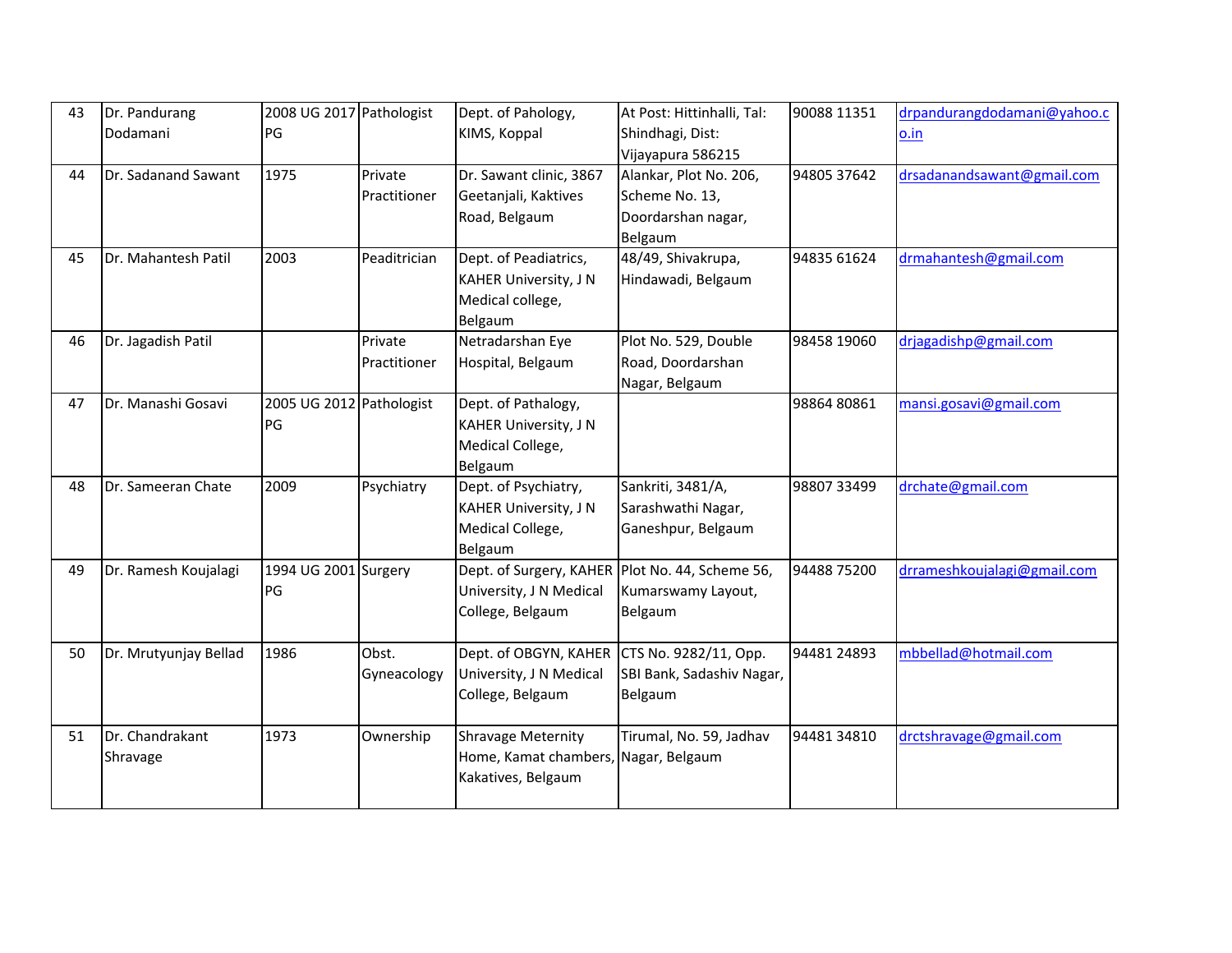| 52 | Dr. Ashok Pandit              | 1976 UG 1990 Professor<br>PG |                                  | Dept. of Skin &<br>Dermatologist, KAHER<br>University, J N Medical<br>College, Belgaum | H No. 88, Shahu Nagar,<br>Belgaum                                                   | 94481 33475 | drpandit53@gmail.com       |
|----|-------------------------------|------------------------------|----------------------------------|----------------------------------------------------------------------------------------|-------------------------------------------------------------------------------------|-------------|----------------------------|
| 53 | Dr. Priyanka Siddapur         | 2013                         |                                  |                                                                                        | BA 3, Lotus Country<br>Apparts, Mandoli Road,<br>Tilakwadi, Belgaum                 | 99162 02194 | priyankasiddapur@gmail.com |
| 54 | Dr. Manjua Siddapur           | 1978                         | <b>Chief Medical</b><br>Officer, | CMO, Gokak Mills<br>Hospital, Gokak Falls,<br>Belgaum                                  | BA 3, Lotus Country<br>Apparts, Mandoli Road,<br>Tilakwadi, Belgaum                 | 99162 02194 | drsiddapur@gmail.com       |
| 55 | Dr. Sudhir Kamat              | 1977                         | Teaching                         | Dept. of Family<br>Medicine, USM-KLE<br>IMP, Belgaum                                   | No. 1, High Street, Camp,<br>Belagavi - 590 001                                     | 98807 02538 | drsbkamat@gmail.com        |
| 56 | Dr. Basavaraj<br>Bannadabhavi | 1979                         | Ownership                        | Kalleshuara Nagar,<br>Kuknoor - 583232,<br>Koppal                                      |                                                                                     | 9480178578  | drbnbbhavi@gmail.com       |
| 57 | Dr. Arathi Darshan            | 1999 UG                      | Professor &<br>Head,             | Dept. of Medicine,<br><b>KAHER University, J N</b><br>Medical College,<br>Belagum      | 124, Anuveda, Shivabasav 94488 45883<br>Nagar, Belgaum                              |             |                            |
| 58 | Dr. Saroja A O                |                              | Teaching                         | Dept. of Neurology,<br><b>KAHER University, J N</b><br>Medical College,<br>Belgaum     | B 1/1, JNMC Staff<br>Quarters, JNMC Campus,<br>Belgaum                              | 94484 68474 | sarojaao2002@yahoo.com     |
| 59 | Dr. Rekha Patil               | 1991                         | Professor                        | Dept. of Medicine,<br><b>KAHER University, J N</b><br>Medical College,<br>Belagum      | Swaroop, Plot No. 520,<br>Sect. 3, Near SRP Hostel,<br>Shivabasav Nagar,<br>Belgaum | 94483 71125 | drrekhaspatil@gmail.com    |
| 60 | Dr. Vaibhav Patil             | 2016                         | Teaching                         | Dept. of Cardialogy,<br><b>JNMC, KAHER</b><br>University, Belgaum                      | A 14/6, JNMC Campus,<br><b>JNMC Staff Quarters,</b><br>Belgaum                      | 8151096369  | patilvaibhav27@ymail.com   |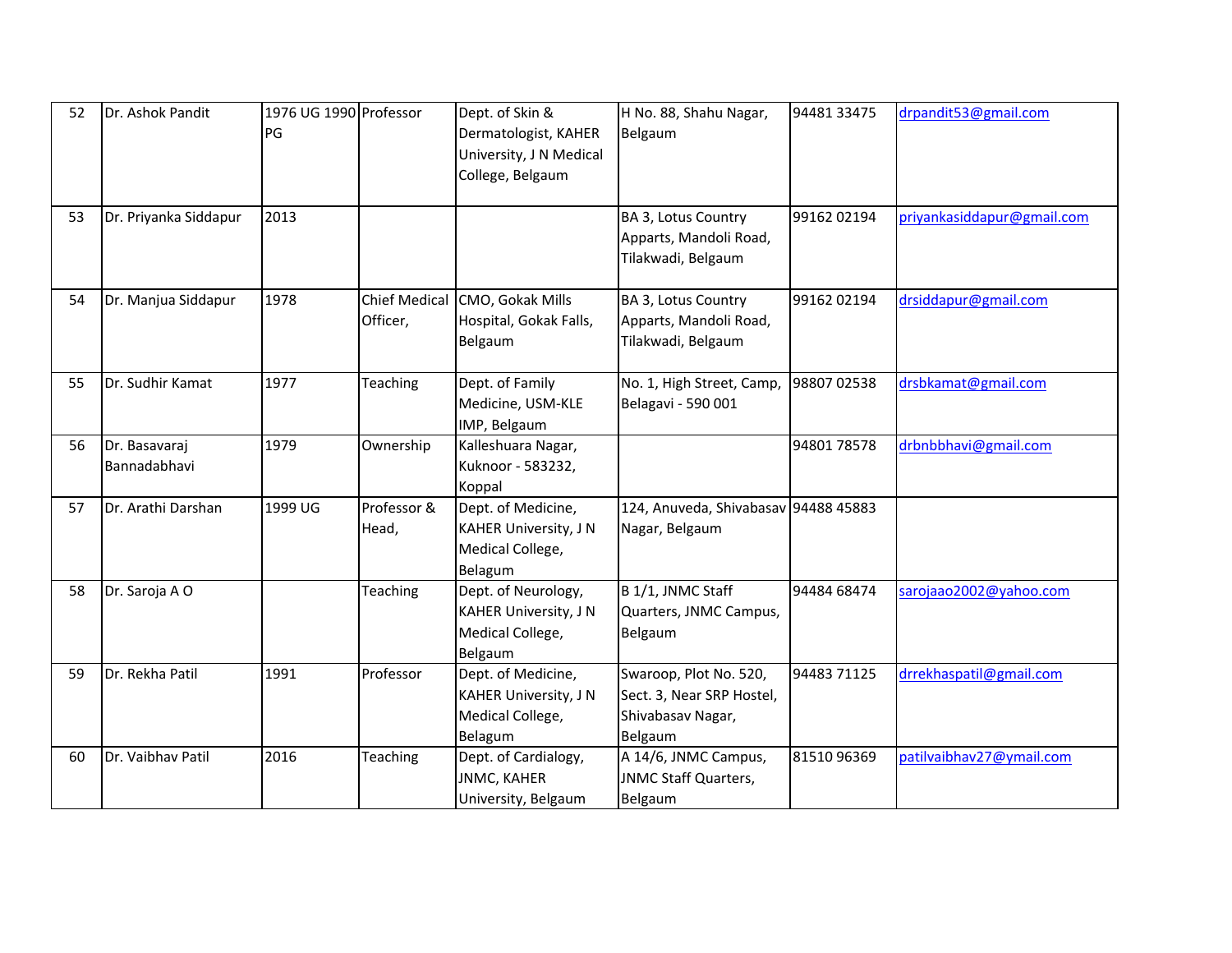| 61 | Dr. Ravi Jatti               | 1990 UG 1995 Teaching<br>PG   |                 | Dept. of Orthophedics,<br><b>KAHER University, J N</b><br>Medical College,<br>Belgaum | Plot No. 745,<br>Kumarswamy Layout,<br>Baxuit Road, Belagavi-<br>590010             | 98440 72125 | ravijatti@gmail.com               |
|----|------------------------------|-------------------------------|-----------------|---------------------------------------------------------------------------------------|-------------------------------------------------------------------------------------|-------------|-----------------------------------|
| 62 | Dr. Anand Puranikmath        | 2006 UG 2013 Consultant<br>PG | Eye Surgeon     | Dr. Kodkany Eye<br>Surgeon, Ayodhya<br>Nagar, Belgaum                                 | Plot No. 45, BUDA<br>Scheme No. 40,<br>Hanumaan Nagar,<br>Belgaum                   | 98869 69280 | docabp@gmail.com                  |
| 63 | Dr. Yashita Pujar            | 1998                          | Professor       | Professor of OBGYN, J N<br>Medical College, KAHER<br>University, Belgaum              | 9234, Near SBI,<br>Shivabasav Nagar,<br>Belgaum                                     | 94481 42989 | yvpujar@hotmail.com               |
| 64 | Dr. Nitin Ankale             | 1994 UG 2001 Teaching<br>PG   |                 | Dept. of ENT & HNS,<br><b>KAHER University, J N</b><br>Medical College,<br>Belgaum    |                                                                                     | 9341103203  |                                   |
| 65 | Dr. Vishwanath Hesarur       | 2007 UG 2011 Teaching<br>PG   |                 | Dept. of Cardiology,<br><b>KAHER University, J N</b><br>Medical College,<br>Belgaum   | Plot No. 501, B Wing, Golf 94800 08361<br>Link Appartments Jadhav<br>Nagar, Belgaum |             | drvishwanathhesarur@yahoo.co<br>m |
| 66 | Dr. Mandar naik              | 2006                          | Teaching        | Dept. of Medicine,<br>Belguam Institute of<br>Medical College,<br>Belagum             | Mayoor, 2nd Main, 40<br>Cross, Sadashiv Nagar,<br>Belgaum                           | 97403 40900 | docmandar.naik@gmail.com          |
| 67 | Dr. Padmashree<br>Kudachi    | 2006                          | <b>Teaching</b> | Dept. of Physiology,<br><b>KAHER University, J N</b><br>Medical College,<br>Belgaum   |                                                                                     | 94805 40527 | padmashrik@rediffmail.com         |
| 68 | Dr. Pramod A<br>Kalyanshetti | 1986                          | Ownership       | Mahant Hospital,<br>Church Road, Besides<br>Court, Gadahinglaj,<br>Kolhapur dist      |                                                                                     | 93261 57448 | mahanthospital286@gmail.com       |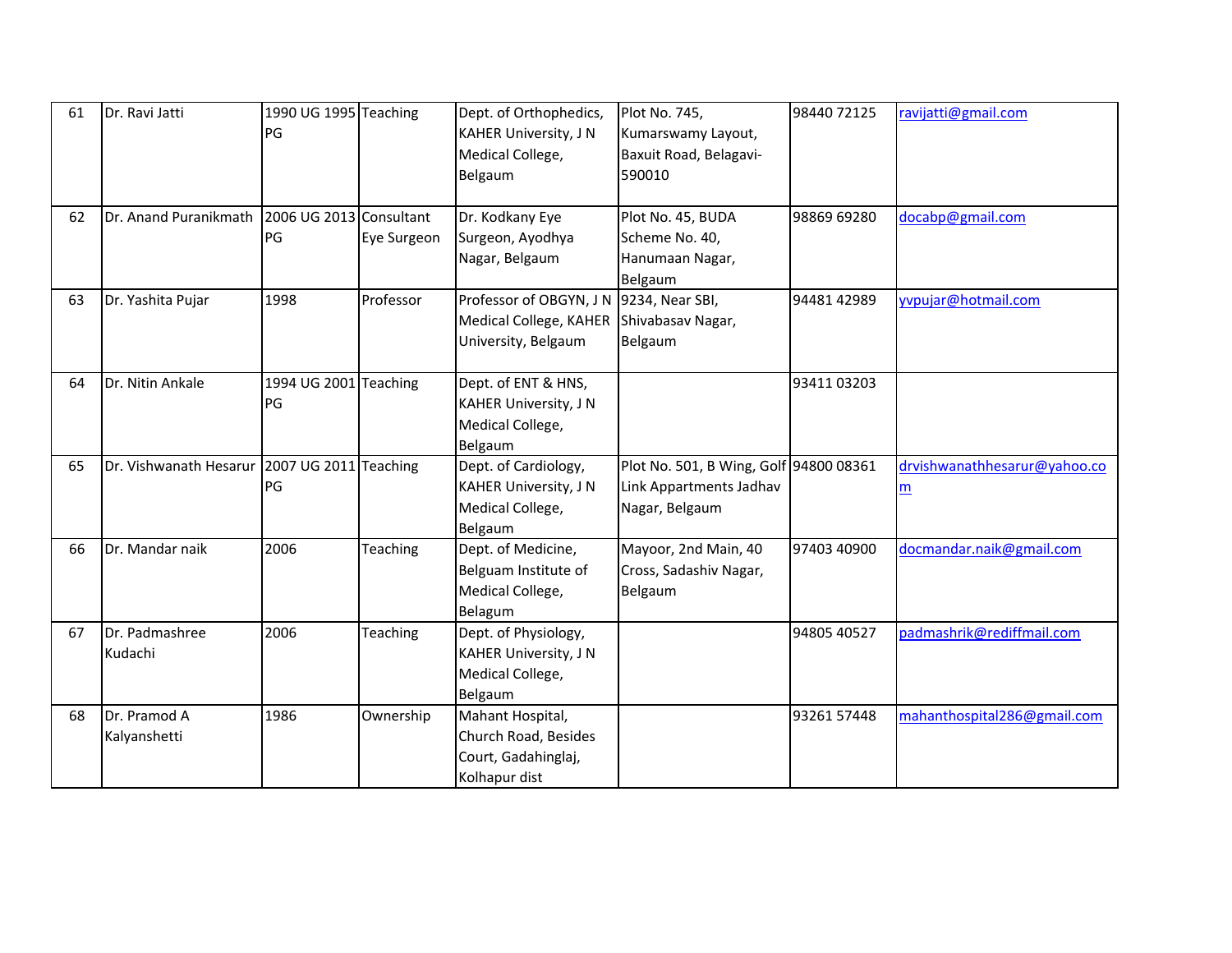| 69 | Dr. Mritynjay C Metgud   |                              | Professor | Dept. of OBGYN, KAHER<br>University, J N Medical<br>College, Belgaum                  |                                                                                                | 91646 93333 | metm67@gmail.com               |
|----|--------------------------|------------------------------|-----------|---------------------------------------------------------------------------------------|------------------------------------------------------------------------------------------------|-------------|--------------------------------|
| 70 | Dr. Sheetal Dhaded       | 1989                         | Professor | Dept of Opthalmology,<br>BIMS, Belgaum                                                | Shantiniketan, 2nd Main,<br>2nd Cross, Sadashiv<br>nagar, Belgaum                              | 94498 23639 | drsheetalporwal@gmail.com      |
| 71 | Dr. Satish Patil         | 1981 UG 1995 Professor<br>PG |           | Dept. of Orthophedics,<br>BIMS, Belgaum                                               | Dr. Satish Patil, Plot No.<br>520 Sector III Belgaum                                           | 94481 24100 | satishpatil58@gmail.com        |
| 72 | Dr. Sanjay Porwal        | 1996 UG 1999 Professor<br>PG |           | Dept. of Cardiology,<br><b>KAHER University, J N</b><br>Medical College,<br>Belgaum   | 94, Old Post Office Road,<br>Shantiniketan, 2nd Main,<br>2nd Cross, Sadashiv<br>Nagar, Belgaum | 94498 00639 | drsanjayporwal@gmail.com       |
| 73 | Dr. Girish Biradar Patil |                              | Professor |                                                                                       | C/o. M G Biradarpatil,<br>Shankar nagar, Athani -<br>591804                                    | 8147484369  | girishbiradarpatil38@gmail.com |
| 74 | Dr. K Ravishankar        | 1984 UG 1993 Professor<br>PG |           | Dept. of Neurology,<br><b>KAHER University, J N</b><br>Medical College,<br>Belgaum    | B 1/1, JNMC Staff<br>Quarters, JNMC Campus,<br>Belgaum                                         | 94481 41474 | krnaik60@yahoo.com             |
| 75 | Dr. Prakash G Wali       | 1992 UG 1997 Professor<br>PG |           | Dept. of Orthophedics,<br>BIMS, Belgaum                                               | Prakruti, 5090/12, 2nd<br>Stage, Hanuman Nagar,<br>Belgaum                                     | 94481 46067 |                                |
| 76 | Dr. Pramila Koli         | 1996                         | Professor | Venugramme Hospital,<br>Belgaum                                                       | H No. 838, Sahyadri<br>Nagar, Belgaum                                                          | 94490 46592 | pramilabk@yahoo.co.in          |
| 77 | Dr. Sameer Haveri        | 2003 UG 2009 Professor<br>PG |           | Dept. of Orthophedics,<br><b>KAHER University, J N</b><br>Medical College,<br>belgaum | 2ND Cross, Veerabhadra<br>Nagar, Belgaum                                                       | 98443 33082 | drsameerhaveri@gmail.com       |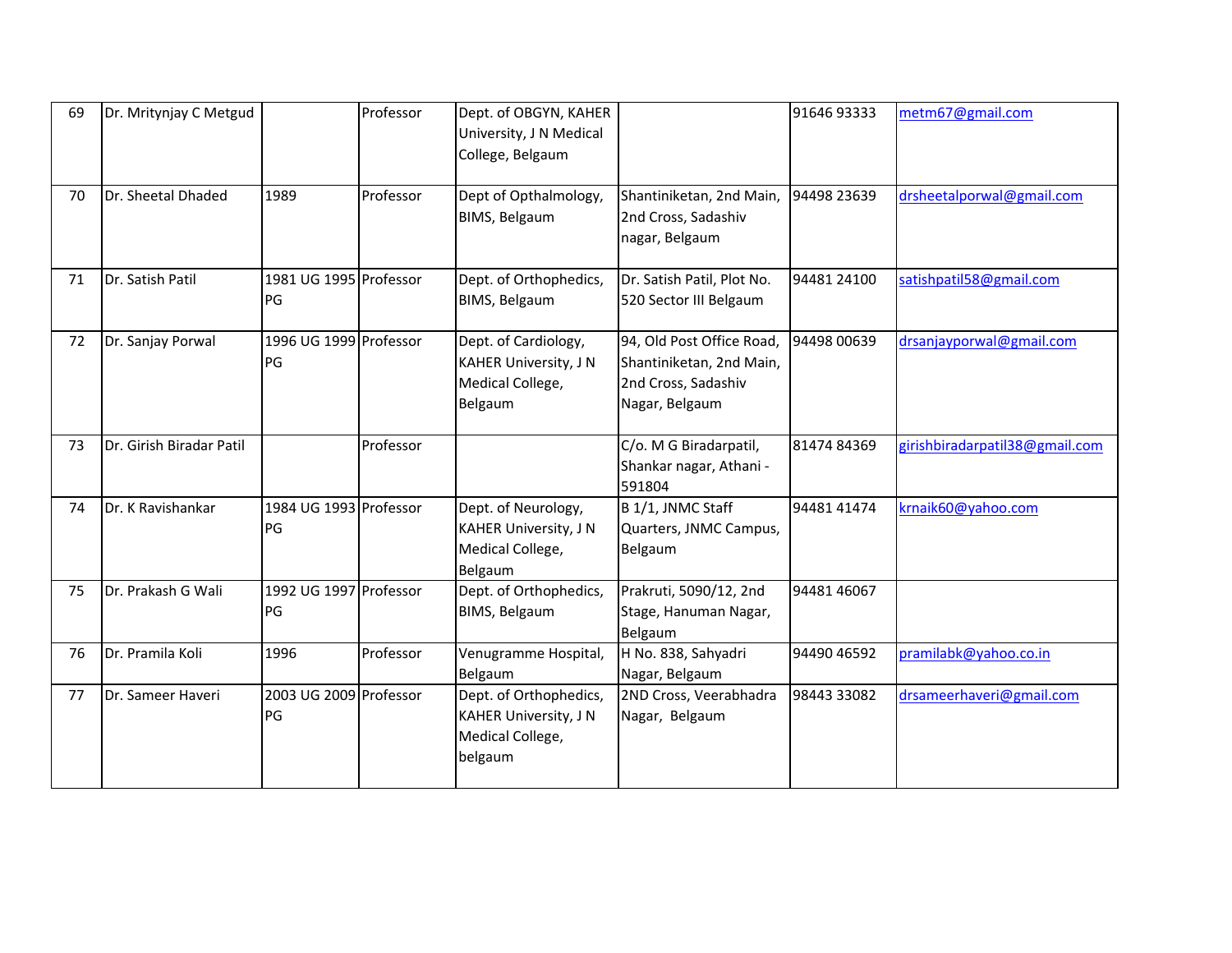| 78 | Dr. Geeta Goudar              | 1995                                    | Corporate             | Lakeview Multispeciality Bel Enclave, Sector 12,<br>Hospital, Belgaum                 | Shrinagar, Belgaum                                                                       | 94490 82999 | geetadurdi@rediffmail.com   |
|----|-------------------------------|-----------------------------------------|-----------------------|---------------------------------------------------------------------------------------|------------------------------------------------------------------------------------------|-------------|-----------------------------|
| 79 | Dr. Rajesh Nerli              | 1998 PG                                 | Ownership             | Nerli Hospital, Nippani -<br>591 237                                                  | Krupa, 2060 / 9,<br>Mahantesh Nagar,<br>Belagavi                                         | 94481 11725 | drrajesh.nerli@yahoo.com    |
| 80 | Dr. Aruna Bhavane             | 2004                                    | Govt. Service         | Dept. of Physiology,<br>BIMS, Belgaum                                                 | Plot No. 52, Stent,<br>Sahyadri Nagar, Baxuite<br>Road, Belgaum                          | 94482 93051 | draroonabhavane@yahoo.co.in |
| 81 | Dr. Mallikarjun<br>Korishetti | 1992 UG 1995 Nrphrologist<br><b>IPG</b> |                       | Dept. of Nephrology,<br><b>KAHER University, J N</b><br>Medical College,<br>Belgaum   | Plot No. 2146, Sector No.<br>9, M M Extention,<br>Belgaum                                | 94480 92537 | drmallikrajmk@hotmail.com   |
| 82 | Dr. Nilesh Jadhav             | 2017                                    | Community<br>Medicine | Dept. of Community<br>Medicine, USK-KLE IMP,<br>Belgaum                               | 37/2 C Sangameshwar<br>nagar, Belgaum                                                    | 94486 92078 |                             |
| 83 | Dr. Basavaraj Tenginkai       | 2011 UG 2014 Teaching<br>PG             |                       | Dept. of Physiology,<br>USM-KLE IMP, Belgaum                                          | Shruti, Plot No. 151/152,<br>Samarth Housing Colony,<br>Ganeshpur, Belgaum               | 90084 73123 | brajten@gmail.com           |
| 84 | Dr. Mohandas<br>Baikerikar    | 1975                                    | Aneasthesist          | Kolhapur                                                                              | Savitribai Hospital, KMC, 508/8, shankar Building,<br>Samarth Nagar, Kolhapur<br>416 008 | 94220 44053 |                             |
| 85 | Dr. Vijayanand Halli          | 1982 UG 1991 Govt. Service<br>PG        |                       | Dept. of ENT, BIMS,<br><b>BELGUAM</b>                                                 | 521, Sahayadri nagar,<br>Bauxite Road, Belgaum                                           | 94498 23227 | vijayanandhalli@gmail.com   |
| 86 | Dr. Sudarshan BalOJI          | 1986                                    | Proprietor            | Baloji Hospital, 4667,<br>Ram Complex, SPM<br>Road, Near Kapileshwar<br>Road, Belgaum | 18, 2nd Cross, Indrarastha 95910 56055<br>Nagar, Near Railway<br>overbridge, Belgaum     |             | sudarshan.baloji@gmail.com  |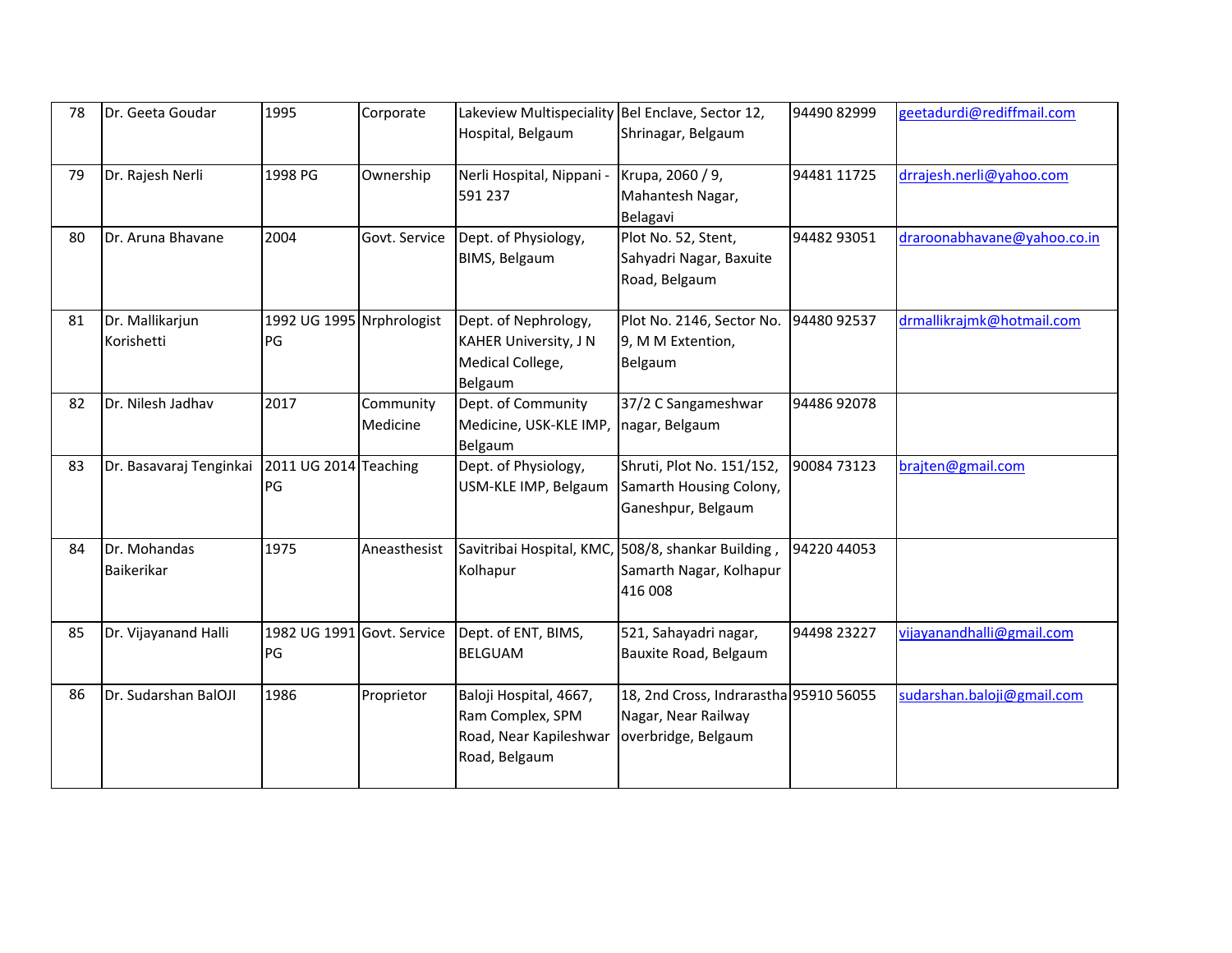| 87<br>88 | Dr. Prakash Shridhar<br>Dr. Basavaraj C Kotintot 1974 | 1975                                     | Proprietor<br>Professor | 2543, Jayjinendra Lal<br>chouck, Islampur, T<br>Walwa, Dist: Saasg,<br>maharastra<br>Dept. of Pharmacology, | 99709 00700<br>Plot No. 63, HD                                                              | 94492 87809 |                                |
|----------|-------------------------------------------------------|------------------------------------------|-------------------------|-------------------------------------------------------------------------------------------------------------|---------------------------------------------------------------------------------------------|-------------|--------------------------------|
|          |                                                       |                                          |                         | BIMS, Belgaum                                                                                               | Kumarswamy Layout,<br>Baxuite Road, Belaguam                                                |             |                                |
| 89       | Dr. P Vijaykumar P                                    | 1979                                     | General<br>Practitioner | Vijay Clinic, Sadashiv<br>Nagar, 2nd Main, 5th<br>Cross, Belaguam                                           | H No. 19, APMC Road,<br>Sangameshwar Nagar,<br>Belgaum                                      | 99163 36064 |                                |
| 90       | Dr. Satish Patil                                      | 1985                                     | Private<br>Practitioner | At/Post:<br>Yamakanamardi, Tal:<br>Hukkeri, Belgaum                                                         | SF 7. III Ons Residency,<br>Near Haridra Ganapathi<br>Temple, Sadashiv Nagar,<br>Belgaum    | 94493 70923 | drsatishhandigund@yahool.co.in |
| 91       | Dr. Rajendrakumar<br>Katte                            | 1986 UG 1996 Govt. Service<br><b>IPG</b> |                         | Dept. of Psychiatry,<br>BIMS, Belgaum                                                                       | Malati Mahadev Building,<br>Plot No. 1787 Near Uday<br>School, Ramateerth<br>nagar, Belgaum | 94490 45099 | drkattebims@gmail.com          |
| 92       | Dr. Vittal Malamande                                  | 2005                                     | Private<br>Practitioner | Plastic Surgery,<br>Cosmetic & Hair<br><b>Treatment Centre</b>                                              | Sabnis Complex, College<br>Road, Belgaum                                                    | 77955 40250 | drvithalkm@gmail.com           |
| 93       | Dr. Sadanand                                          | 1981 UG 1984 Private<br>PG               | Practitioner            | Ankur Institute of<br>Opthalamic Technology,<br>Doctors Colony,<br>Gadhinglaj                               | Ankur Institute of<br>Opthalamic Technology,<br>Doctors Colony,<br>Gadhinglaj               | 98220 68738 | pathesadanand@gmail.com        |
| 94       | Dr. Anand Totagi                                      | 1998 UG 2009 Ownership<br>PG             |                         | Gastrointestinology,<br>Sadashiv Nagar<br>Multispeciality Clinic,<br>Belgaum                                | 1st Floor, Above Sharma<br>Sweets, Kirloskar Road,<br>Near Bogarves, Belgaum                | 9840783025  | ps3anand@yahoo.co.in           |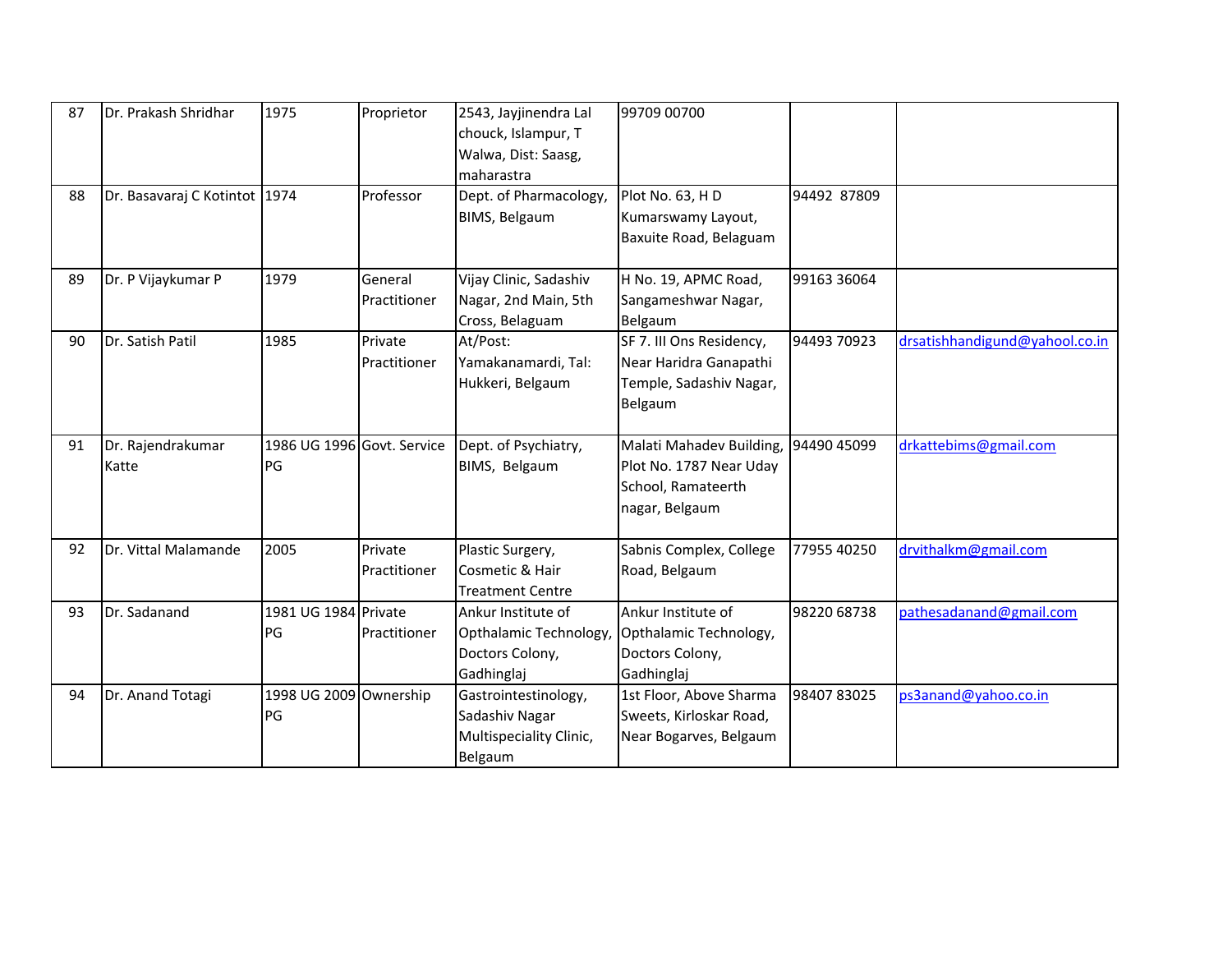| 95  | Dr. Seema Patne                              | 1982                         | Ownership                       | Ankur Institute of<br>Opthalamic Technology,                                         | Ankur Institute of<br>Opthalamic Technology,                                   | 98605 20280 | patneseema@gmail.com       |
|-----|----------------------------------------------|------------------------------|---------------------------------|--------------------------------------------------------------------------------------|--------------------------------------------------------------------------------|-------------|----------------------------|
|     |                                              |                              |                                 | Doctors Colony,<br>Gadhinglaj                                                        | Doctors Colony,<br>Gadhinglaj                                                  |             |                            |
| 96  | Dr. Nagaraj P                                | 1993 UG 1996 Ownership<br>PG |                                 | Dept. of Radiology, USM<br>KLE IMP, Belgaum                                          | "Pavaman" Building,<br>2485, Income Tax Colony,<br>Mahantesh Nagar,<br>Belgaum | 98440 02477 | drpnagaraj@rediffmail.com  |
| 97  | Dr. Kuppuswamy<br>Sundaresan                 | 1976                         | General<br>Practitioner         | Saravna Clinic, East<br>Coasti Road, Palakkam,<br>Chennai                            | No. 9, First Avenue,<br>Besant Nagar, Chennai -<br>600 090, Tamil Nadu         | 93806 16765 | dr.dingan@gmail.com        |
| 98  | Dr. Shivanand Bubanale 1999 UG 2004 Teaching | PG                           |                                 | Dept. of Opthalmology,<br>KAHER University, JNMC Kedar Nivas, Belgaum<br>Belgaum     | CCB 371, Sadashiv Nagar,                                                       | 94482 19777 | docshivanandcb@yahoo.co.in |
| 99  | Dr. Neha Kulkarni                            | 2006                         | Associate<br>Professor          | Dept. of Physiology,<br>USM-KLE IMP, Belgaum                                         | 120/A, Mrutyunjay Nagar,<br>Angol, Belgaum                                     | 78290 83955 | dr.neha.kle@gmail.com      |
| 100 | Dr. Vijayalaxmi Kulgod                       | 1990                         | Private<br>Practitioner         | Peadiatrician, Lakeview<br>Multispeciality Hospital,<br>Belgaum                      | 03, Spoorthi, Hanumaan<br>Nagar, Double Road,<br>Belgaum                       | 9480188782  | vkulgod@yahoo.com          |
| 101 | Dr. Umesh Harakuni                           | 1994                         | Professor                       | Dept. of Opthalmology,<br><b>KAHER University, JNMC</b><br>Belgaum                   |                                                                                | 98451 67027 | umeshharakuni@yahoo.co.in  |
| 102 | Dr. Abhilasha Sampagav 2010                  |                              | Peaditric<br>Hemato<br>oncology | Dept. of Peadiatrics,<br><b>KAHER University, J N</b><br>Medical college,<br>Belgaum | B 2-1, Maham Comforts,<br>Hanumaan Nagar,<br>Belgaum                           | 9686187023  | abhilasha.pedia@gmail.com  |
| 103 | Dr. Gousia Gorikhan                          | 2003                         | Obst.<br>Gyneacology            | Dept. of ObGYN, BIMS,<br>Belgaum                                                     | Plot No. 2528, Sect. No.<br>12, Mahantesh Nagar,<br>Belgaum                    | 98865 16298 | gousia.gorikhan@gmail.com  |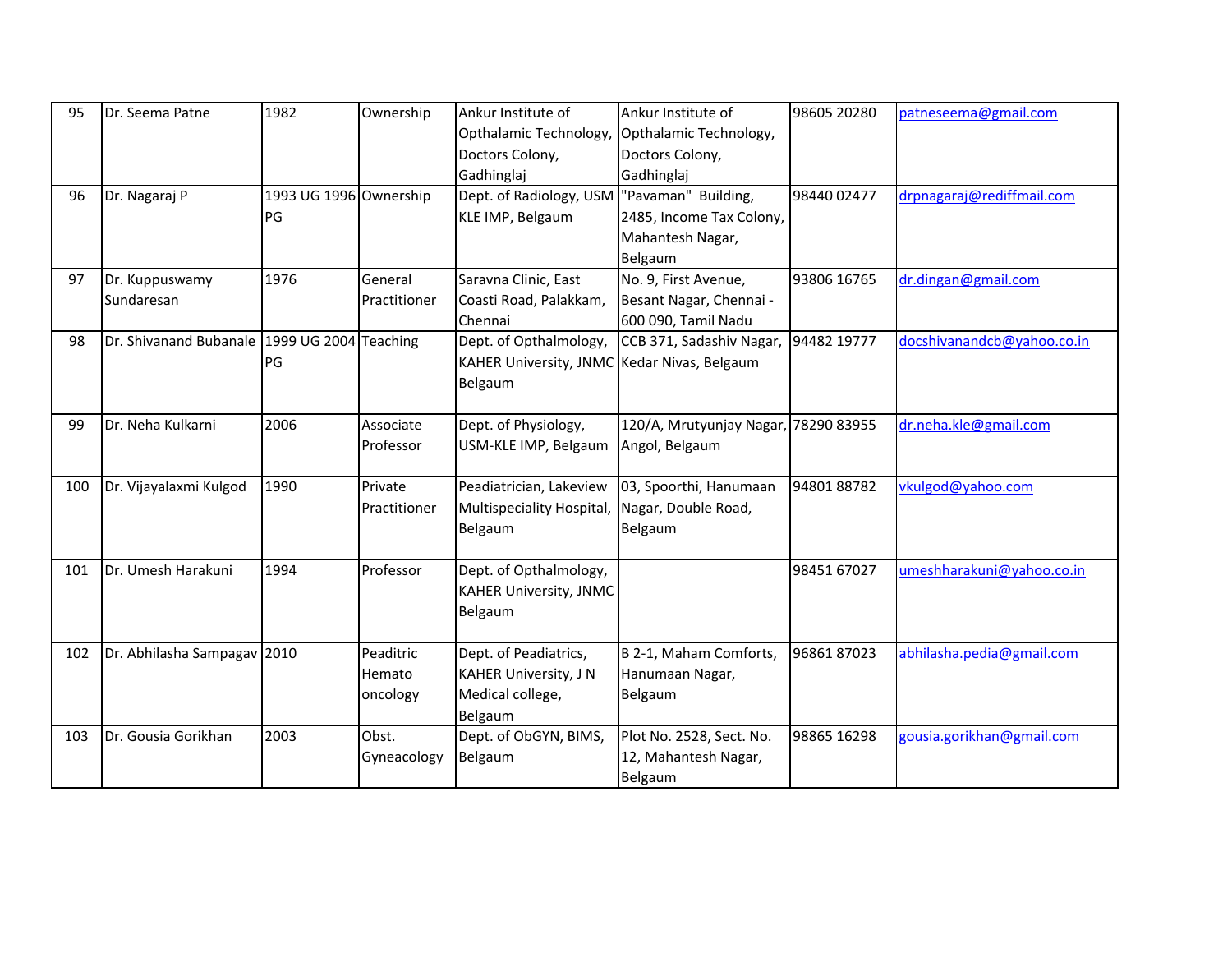| 104 | Dr. Malagouda<br>Babagouda Patil   | 1978                         | Ownership               | Nursing Home,<br>Vijayashri Hospital, Old<br>PB Road, Nippani -<br>591237                   | Nursing Home, Vijayashri<br>Hospital, Old PB Road,<br>Nippani - 591237                   | 9448102179  | drmbpatil2179@gmail.com       |
|-----|------------------------------------|------------------------------|-------------------------|---------------------------------------------------------------------------------------------|------------------------------------------------------------------------------------------|-------------|-------------------------------|
| 105 | Dr. Vikas Patil                    | 2006 UG 2010 Ownership<br>PG |                         | Nursing Home, VHS<br>Annapurne Hospital,<br>3630, 8/19, Hukkeri<br>Road, Sankeshwar - 13    | Nursing Home, VHS<br>Annapurne Hospital,<br>3630, 8/19, Hukkeri Road,<br>Sankeshwar - 13 | 99865 14524 | drvikas1983@yahoo.com         |
| 106 | Dr. Ventateshan                    | 1976                         | Ownership               | 45, Acharappan St.<br>George Tower, Chennai - Mullai Nagar,<br>600 001                      | 7i lake front Radian &<br>Karapakkana, Chennai                                           | 98417 40771 | anrvenkatesan@gmail.com       |
| 107 | Dr. Vanishree S<br><b>Bubanale</b> | 2010                         | Biochemistry            | Dept. of Biochemistry,<br><b>KAHER University, J N</b><br>Medical College,<br>Belgaum       | Kedar Building, Opp.<br>KPTCL Bhavan,<br>Shivabasav nagar,<br>Belgaum                    | 98443 97607 | vanishreejabannavar@gmail.com |
| 108 | Dr. Krishna Kumar<br>Hegde         | 1980                         | General<br>Practitioner | Geeta Clznzc Opp. K R<br>Puram Rly Station, PO<br>Dooravanznagar,<br>Bangalore - 15         | 851, 4th Cross, lind Stage,<br>Indira Nagar, Bangalore -<br>38                           | 97419 07592 | drkkhegde14@gmail.com         |
| 109 | Dr. Rajesh Powar                   | 1991                         | Professor &<br>Head,    | Dept. of Plastic Surgery,<br>KLESDR.PK Hospital &<br>MRC, Belgaum                           | Om, 625, Sector 5, Shree<br>Nagar, M M Extention,<br>Belgaum                             | 94481 13864 | drrajeshpowar@gmail.com       |
| 110 | Dr. Vinayak Jannu                  | 2013                         | Asst.<br>Professor      | Dept. of<br>Aneasthesilolgy, J N<br>Medical College,<br>Belgaum                             | Plot No. 1978, CTS 1049,<br>Sector No. 9, Anjaneya<br>Nagar, Belgaum                     | 97439 08033 | drvinayakjannu84@gmail.com    |
| 111 | Dr. Shrishail Metgud               | 1994                         | Professor               | Dept. of Surgery, KAHER 2nd Main, 9th Cross,<br>University, J N Medical<br>College, Belgaum | Sadashiv Nagar, Belgaum                                                                  | 94481 10517 | drshrishailmetgud@gmail.com   |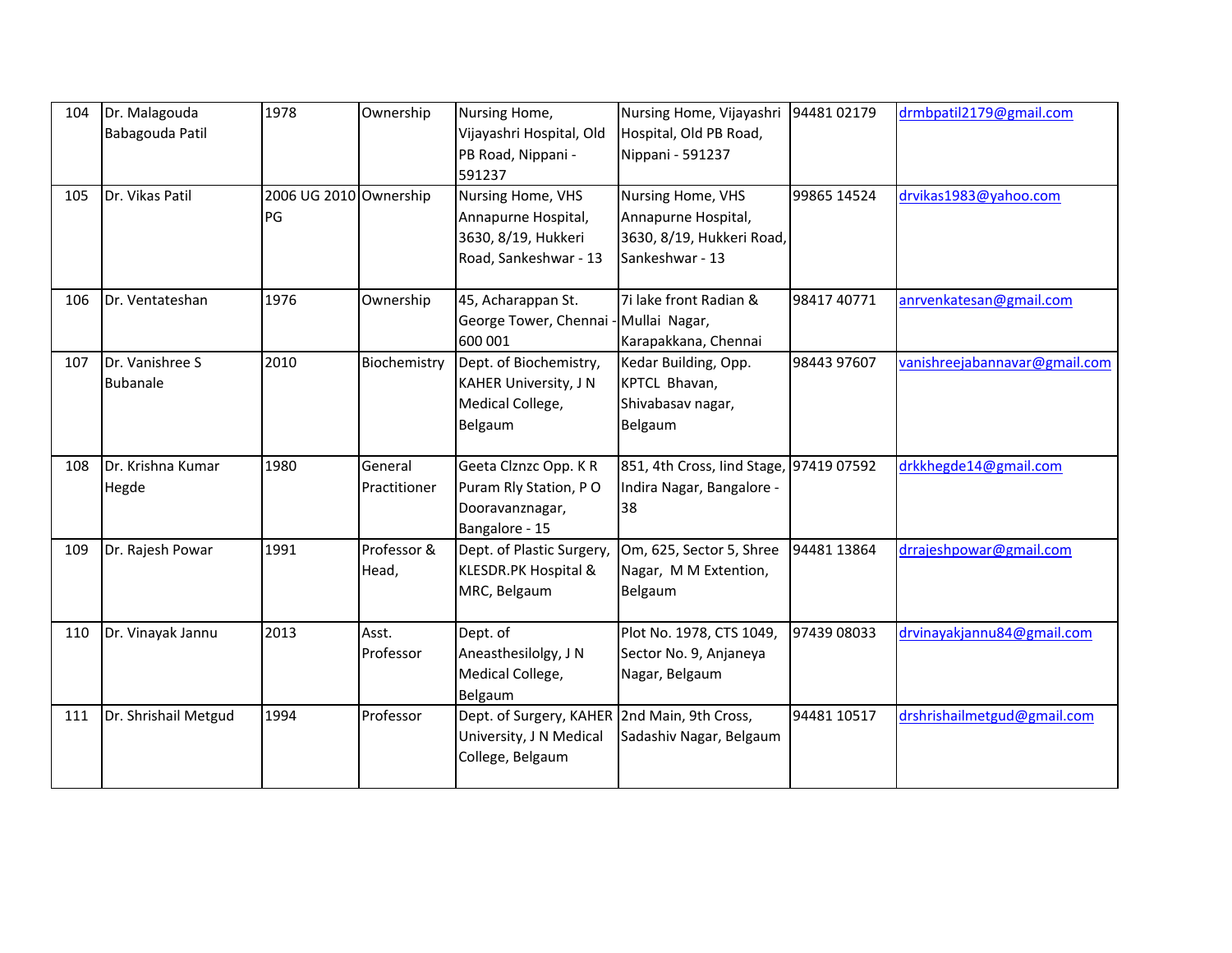| 112 | Dr. Basavaraj<br>Mahantashetti | 1984                       | Asst.<br>Professor        | Dept. of General<br>Medicine, USM-KLE<br>IMP, Belgaum                                  | 325, Sughandhi, 1st Floor, 93425 73762<br>Cross II, Sadashiv Nagar,<br>Belgaum |             | bmmahantashetti@yahoo.co.in |
|-----|--------------------------------|----------------------------|---------------------------|----------------------------------------------------------------------------------------|--------------------------------------------------------------------------------|-------------|-----------------------------|
| 113 | Dr. Virupaxi Hattiholi         | 1999 UG 2004<br>PG         | <b>Teaching</b>           | Dept. of Radiology, USM Plot No. 34, Near NCC<br>KLE IMP, Belgaum                      | Office, Jadhav Nagar,<br>Belgaum                                               | 98449 43369 | dochattiholi@yahoo.co.in    |
| 114 | Dr. Allamprabhu<br>Kudachi     | 2018 UG 2011<br>PG         | Hospital<br>Administratio | KLEDR.PKHospital &<br>MRC, Belguam                                                     |                                                                                | 87228 51234 | contacts.allam@gmail.com    |
| 115 | Dr. Urmila Kagal               | 2011                       | Associate<br>Professor    | Dept. of Pharmacology,<br><b>KAHER University,</b><br>J.N.Medical College,<br>Belgaum  |                                                                                | 98868 88517 | urmilakagal@gmail.com       |
| 116 | Dr. Chandra Metgud             | 2004 PG                    | Professor                 | Dept. Com. Medicine,<br><b>KAHER University, J N</b><br>Medical College,<br>Belgaum    | 2nd Main, 9th Cross,<br>Sadashiv Nagar, Belgaum                                | 94498 00517 |                             |
| 117 | Dr. Ravi Sarvi                 | 2010                       | Nephrology                | Dept. of Nephrology,<br><b>KAHER University, J N</b><br>Medical College,<br>Belgaum    | B 5, JNMC Quarters, J N<br>Medical College Campus,<br>Belgaum                  | 96115 56583 | ksarve@yahoo.com            |
| 118 | Dr. Kiran Kumar Pujar          | 2005 UG 2018 Asst.<br>PG   | Professor                 | Dept. of Respiratory<br>Medicine, KAHER<br>University, J N Medical<br>College, belgaum | Plot No. 06, T C Centre,<br>Near BUDA Complex,<br>Belgaum                      | 99800 03175 | drkiranhere@gmail.com       |
| 119 | Dr. Vijay Hanji                | 1998 UG 2003 Private<br>PG | Practitioner              | Rajiv Gandhi Rural<br>Hospital & MRC,<br>Yamakanamardi, Tal:<br>Hukkeri, Belgaum       |                                                                                | 94490 40555 | dr.hanji@rediffmail.com     |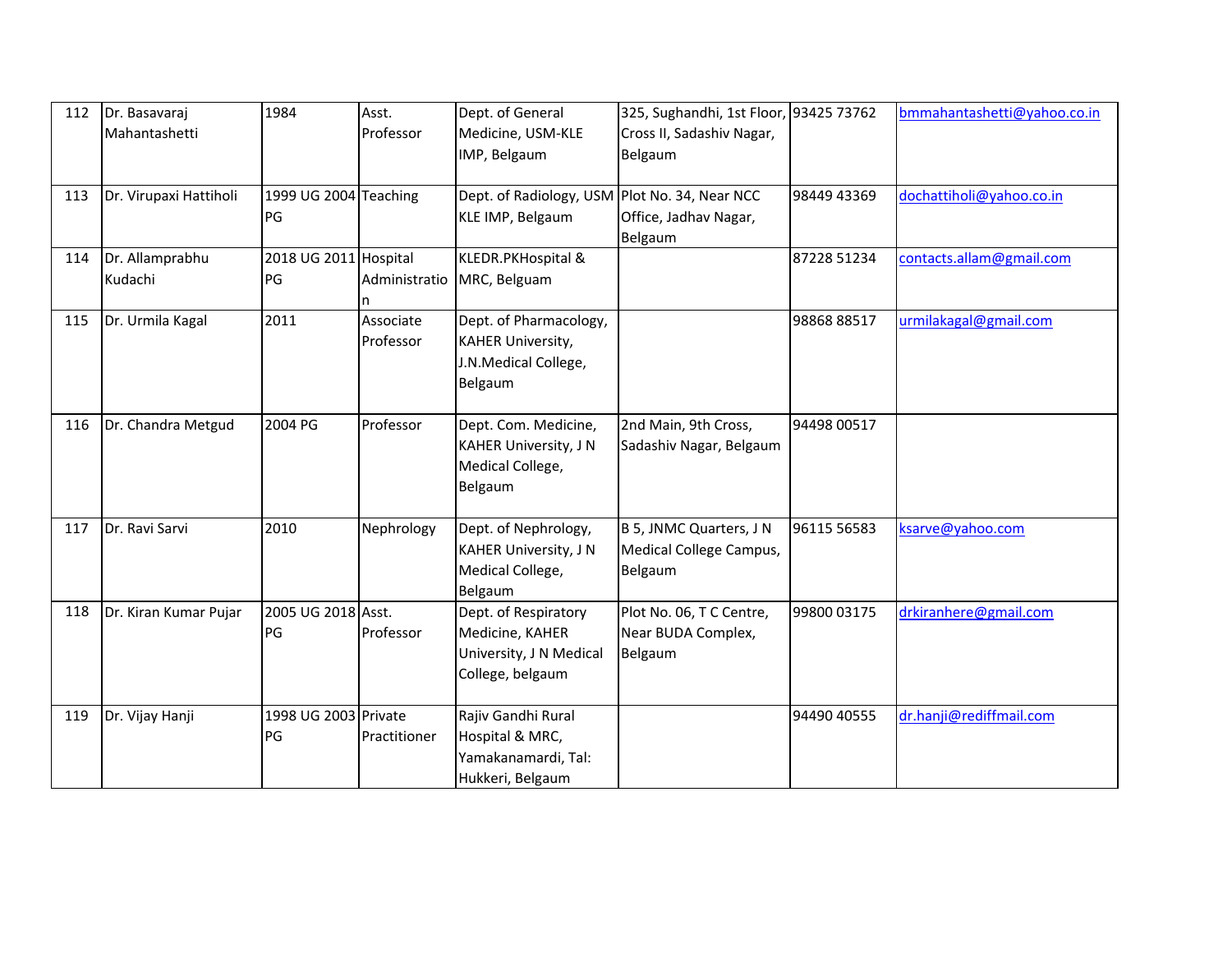| 120<br>121 | Dr. Rajesh Mane<br>Dr. Jyothi Hattiholi | 1991 UG 1996 Professor<br>PG<br>2012 | Teaching               | Dept. of<br>Aneasthesilolgy, J N<br>Medical College,<br>Belgaum<br>Dept. of Pulmonary | Plot No. 12, 2nd Main,<br>9th Cross, Sadashiv<br>Nagar, Belgaum<br>Plot No. 34, Near NCC | 98441 31062 | drrajeshmane@gmail.com<br>polmojyothi@gmail.com |
|------------|-----------------------------------------|--------------------------------------|------------------------|---------------------------------------------------------------------------------------|------------------------------------------------------------------------------------------|-------------|-------------------------------------------------|
|            |                                         |                                      |                        | Medicine, KAHER<br>University, J N Medical<br>College, Belgaum                        | Office, Jadhav Nagar,<br>Belgaum                                                         |             |                                                 |
| 122        | Dr. Poonam Tenginkai                    | 2018                                 | Teaching               | Dept of Anatomy, BIMS,<br>Belgaum                                                     | Shruti, Plot No. 151/152,<br>Samarth Housing Colony,<br>Ganeshpur, Belgaum               | 8748084852  | poonamtenginkai7@gmail.com                      |
| 123        | Dr. Basavaraj M Kajagar 2012            |                                      | professor              | Dept. of General<br>Surgery, J N Medical<br>College, Belgaum                          | Staff Quarters A 14/9,<br><b>JNMC Campus, Belgaum</b>                                    | 94483 16496 | bmkajagar@gmail.com                             |
| 124        | Dr. Seema Venkaraddi<br>Kamaraddi       | 2007                                 | Teaching               | Dept. of Physiology,<br><b>KAHER University, J N</b><br>Medical College,<br>Belgaum   | <b>JNMC Staff Quarters A</b><br>14/9, JNMC Campus,<br>Belgaum                            | 98808 71379 | kamaraddidrseema@yahoo.com                      |
| 125        | Dr. Nirmala Anand                       | 2013                                 | Teaching               | Dept. of Physiology,<br><b>KAHER University, J N</b><br>Medical College,<br>Belgaum   | <b>JNMC Staff Quarters A</b><br>14/9, JNMC Campus,<br>Belgaum                            |             | drnirm79@gmail.com                              |
| 126        | Dr. Manjunath<br>Somannavar             | 2009                                 | Associate<br>Professor | Dept. of Biochemistry,<br><b>KAHER University, J N</b><br>Medical College,<br>Belgaum | P No. 651, Sector No. 5,<br>5th Cross, M M Extension,<br>Belgaum                         | 87223 92752 | manjunathsomannavar@gmail.co<br>m               |
| 127        | Dr. Reshma<br>Channashetti              | 2015                                 | Asst.<br>Professor     | Dept. of Biochemistry,<br><b>KAHER University, J N</b><br>Medical College,<br>Belgaum | Shree Nagar, Near M M<br>Police Station, Belgaum                                         | 95386 35936 | dc.rashmi@yahoo.com                             |